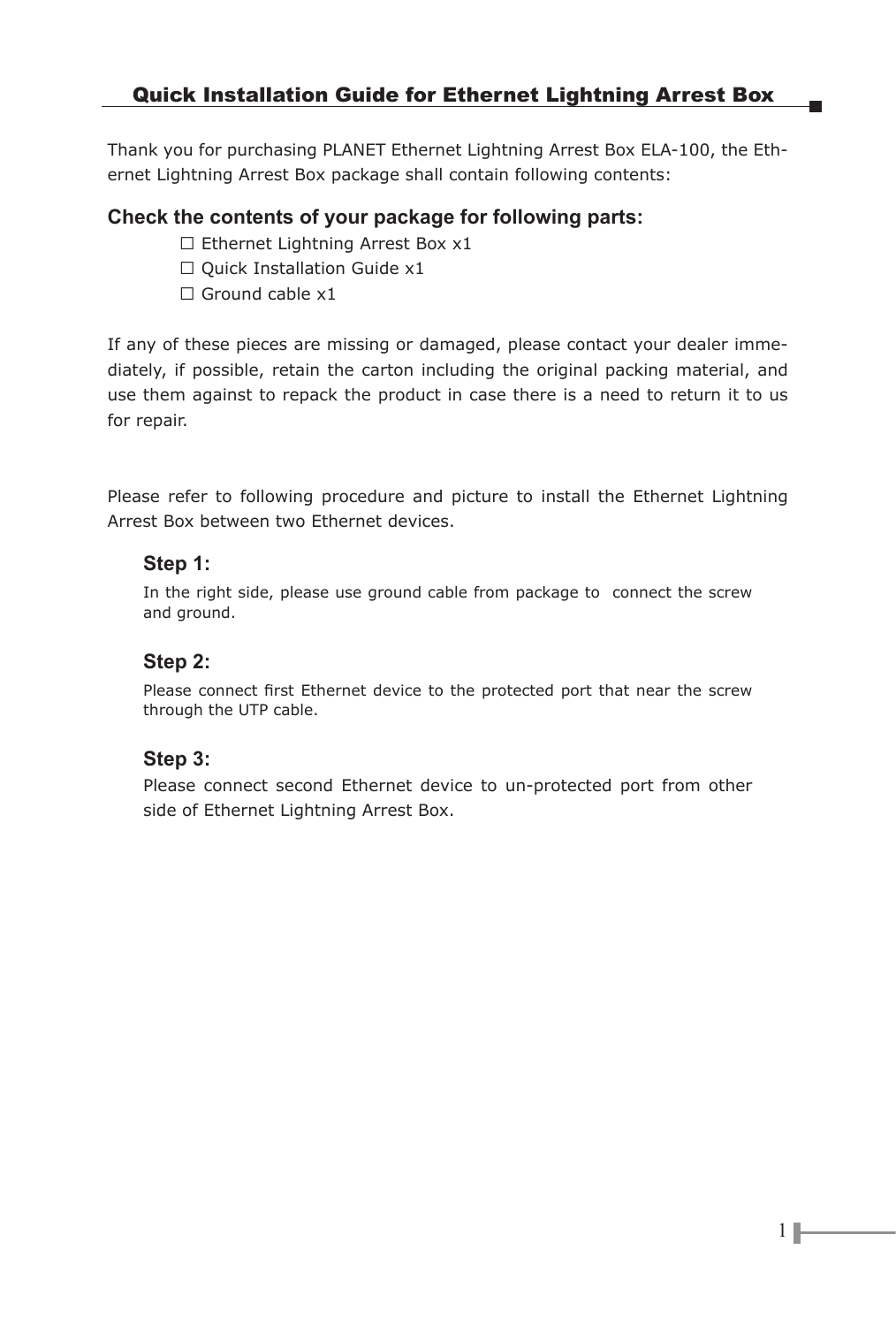

Figure 1: ELA-100 Application

#### **Notice:**

1. Please install this device at outdoor with shelter.

2. This Ethernet Lightning Arrest Box must be earthed. If not. this device may with electric shock and cause damage.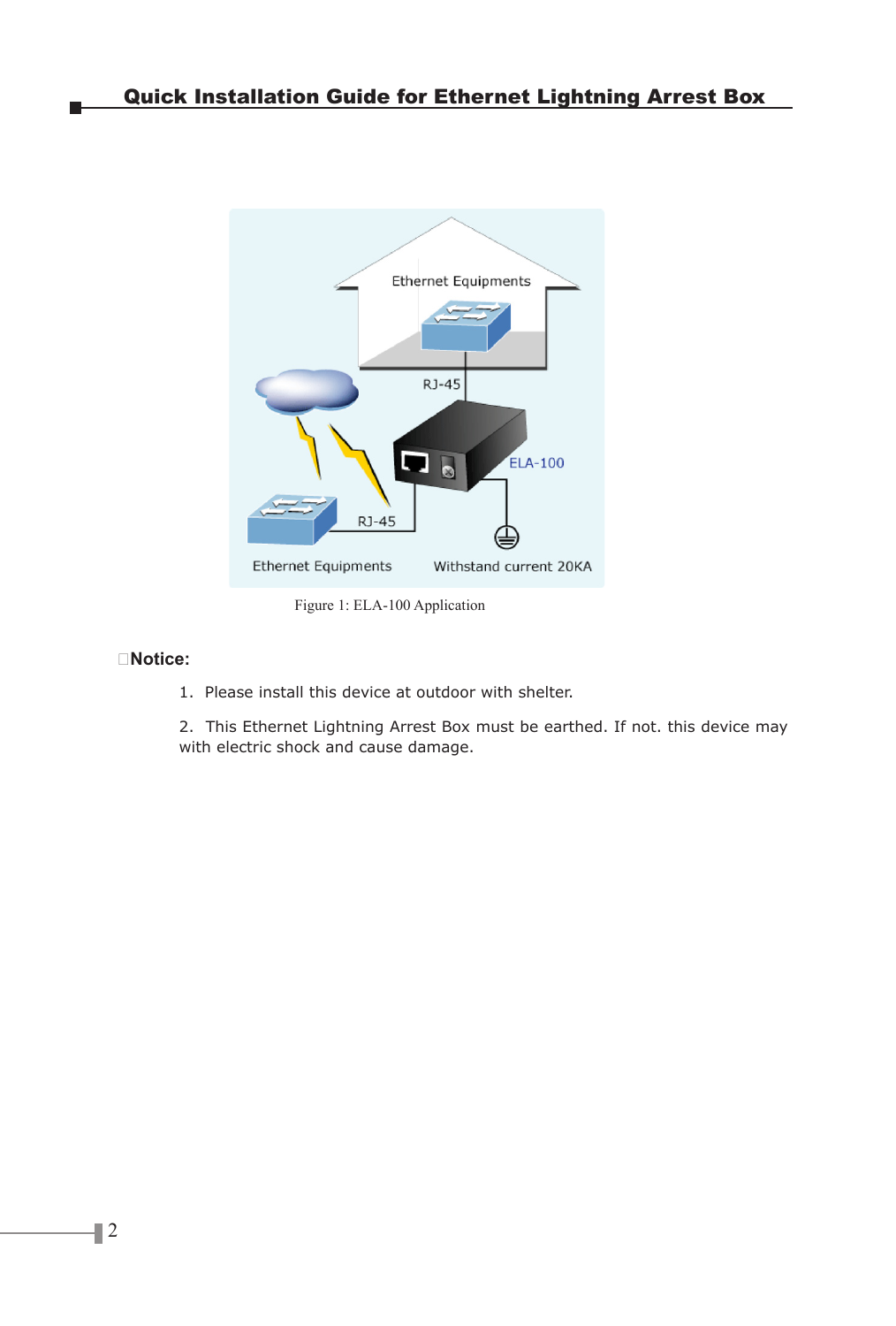# *Specification*

| Model                          | $ELA-100$                            |
|--------------------------------|--------------------------------------|
| <b>Ethernet Interface</b>      | 2 passive 10/100/1000 Ethernet Ports |
| Ground                         | 1 ground position                    |
| DC spark-over voltage          | 230V, ±20%                           |
| Nominal impulse discharge      | 20KA                                 |
| current (wave 8/20us)          |                                      |
| Arc Voltage at 1A              | $\sim$ 35V                           |
| Glow to arc transition current | $\sim$ 1A                            |
| Glow voltage                   | $\sim$ 200V                          |
| Dimension (W x D xH)           | $65 \times 42 \times 20$ mm          |
| Weight                         | 80q                                  |
| Operate/Storage environment    | -40~70 Degree C, 5%~90%RH            |

Table 1: Specification of ELA-100

 $\blacksquare$